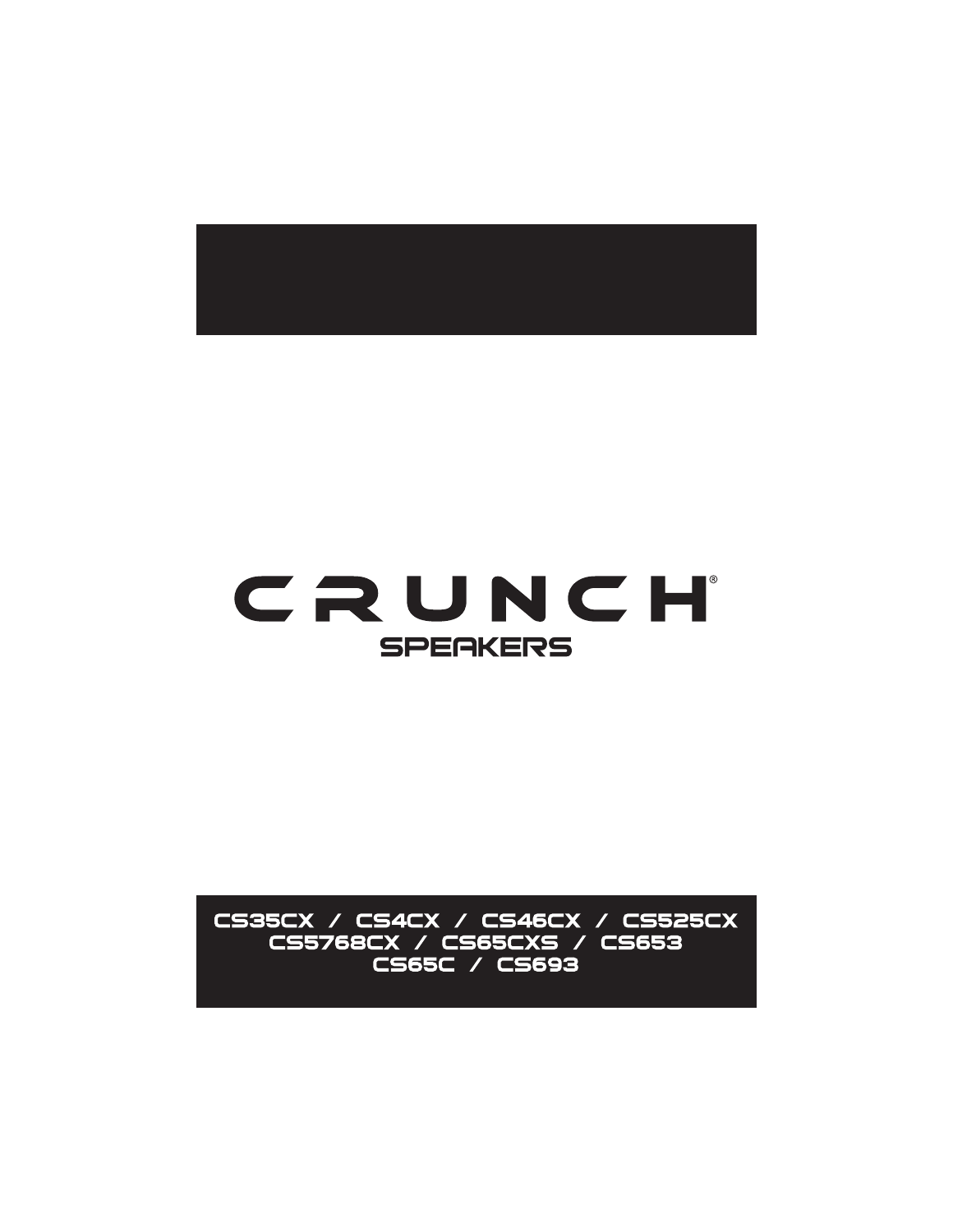## FULL RANGE CRUNCH SERIES CAR AUDIO SPEAKERS

**Congratulations on your purchase of the new Crunch Series speaker system. The Crunch speaker series offers superior sonic accuracy, intense high power sound quality with exotic build materials and outstanding good looks.**

- **Impact Resistant Tweeter Elements**
- **Neo Mylar Soft Dome Tweeter**
- **Installation Hardware Included**
- **Silver Alpha-Cellulose Cones**
- **Spade Speaker Terminals**
- **Moisture Resistant Rubber Surround**
- **High Mid-Bass Impact**
- **Anti-Resonant Stamped Steel Basket**
- **Wide Nominal Power Range**

**As with all high quality car audio products, we recommend professional installation by an authorized Crunch dealer. Your dealers knowledge and experience can ensure a problem free and cosmetically integrated installation.**

**If you choose to install the speakers yourself, please read the entire manual very carefully.**

**1**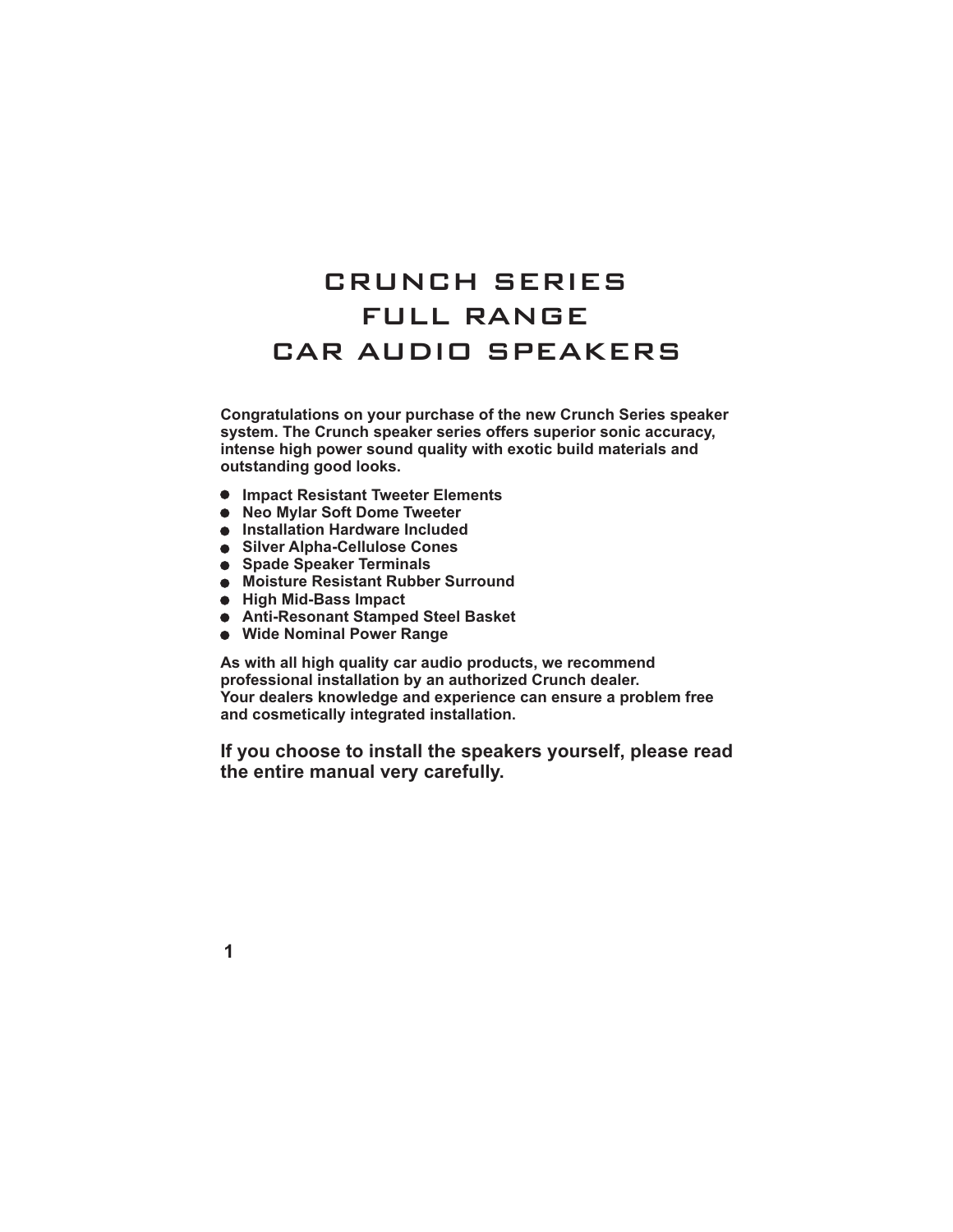#### **SPEAKER LOCATION AND MOUNTING TIPS**

#### **THE FIRST STEP IS THOROUGH PLANNING BEFORE THE INSTALLATION BEGINS. THE SPEAKER SCREW HOLE CONFIGURATION WILL WORK WITH MOST DOMESTIC AND FOREIGN VEHICLES. FOLLOW THESE INSTRUCTIONS CAREFULLY TO ENSURE PROPER IMAGING AND MAXXIMUM PERFORMANCE.**

#### *Factory Speaker Replacement Location and Installation*

**1. Before you alter the vehicle's interior materials, be sure there is adequate room and clearance for the speaker depth to clear the windows and other moving parts. (See speaker measurement page). 2. If you are using the speaker wires provided in this kit, be sure to route wires through the factory door grommet as shown in the speaker mounting diagram.**

**3. After securing the speaker and checking clearances, connect the red/black speaker audio wires to the correct speaker + and spade terminals.**

#### *Custom Speaker Location and Installation*

**1. Follow steps 1-5 above.**

**2. Use the speaker mounting diagrams and speaker hole cut-out dimensions on the following pages.**

**3. Always mount the left and right side speakers on the same plane. This means that each speaker should be the same height from the floor and same distance from the firewall. Do not mount one speaker higher, lower, further forward or further behind the other.**

**2**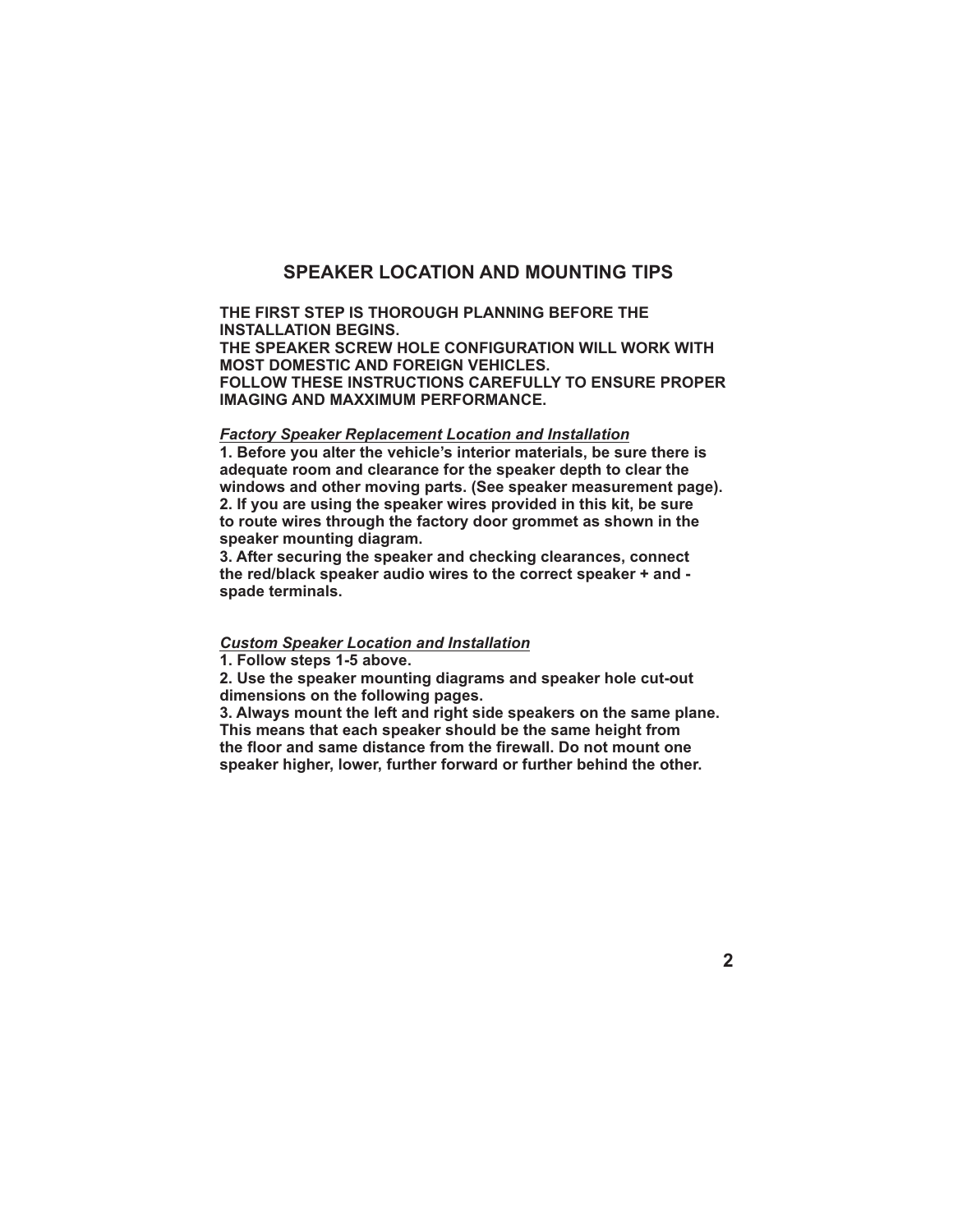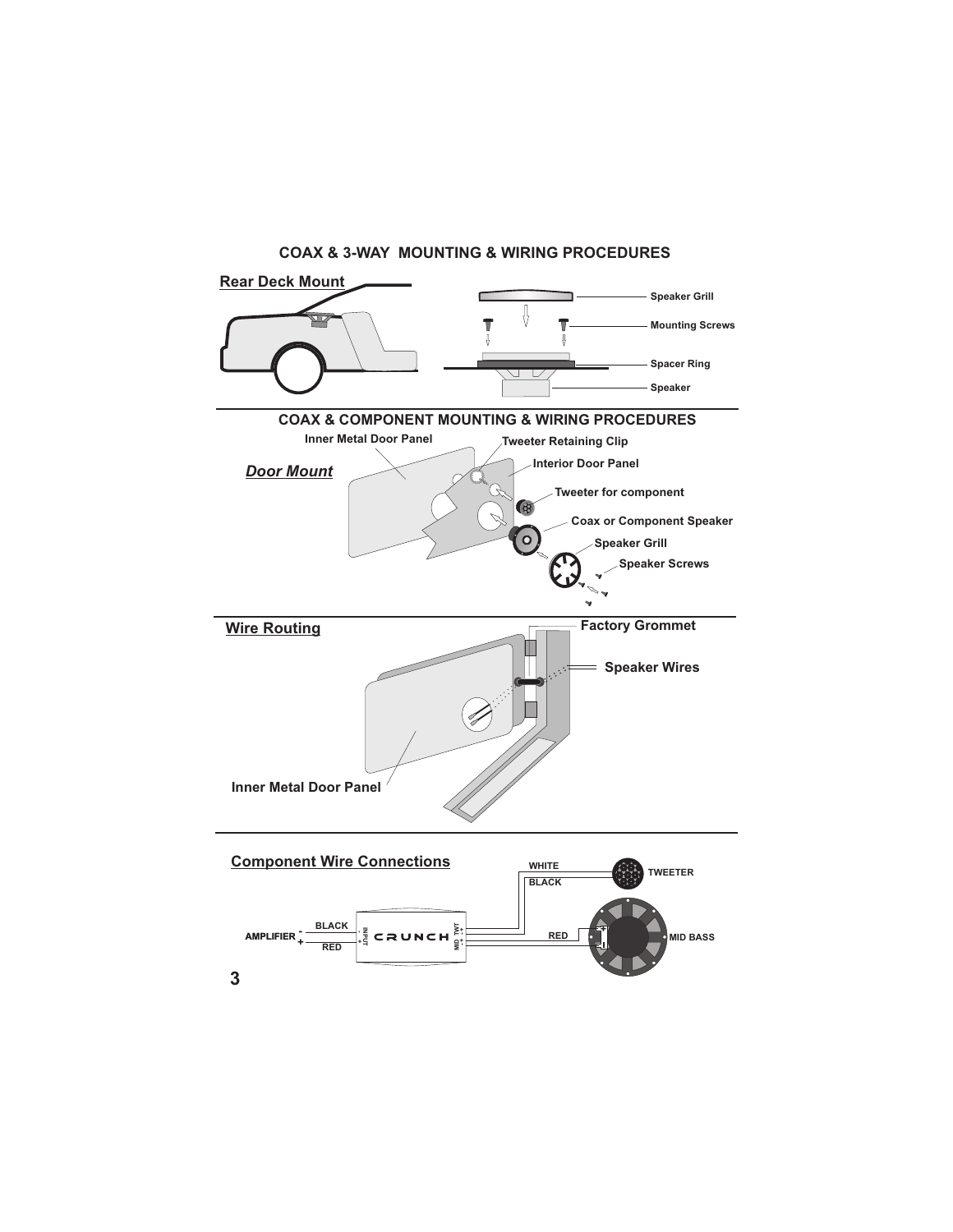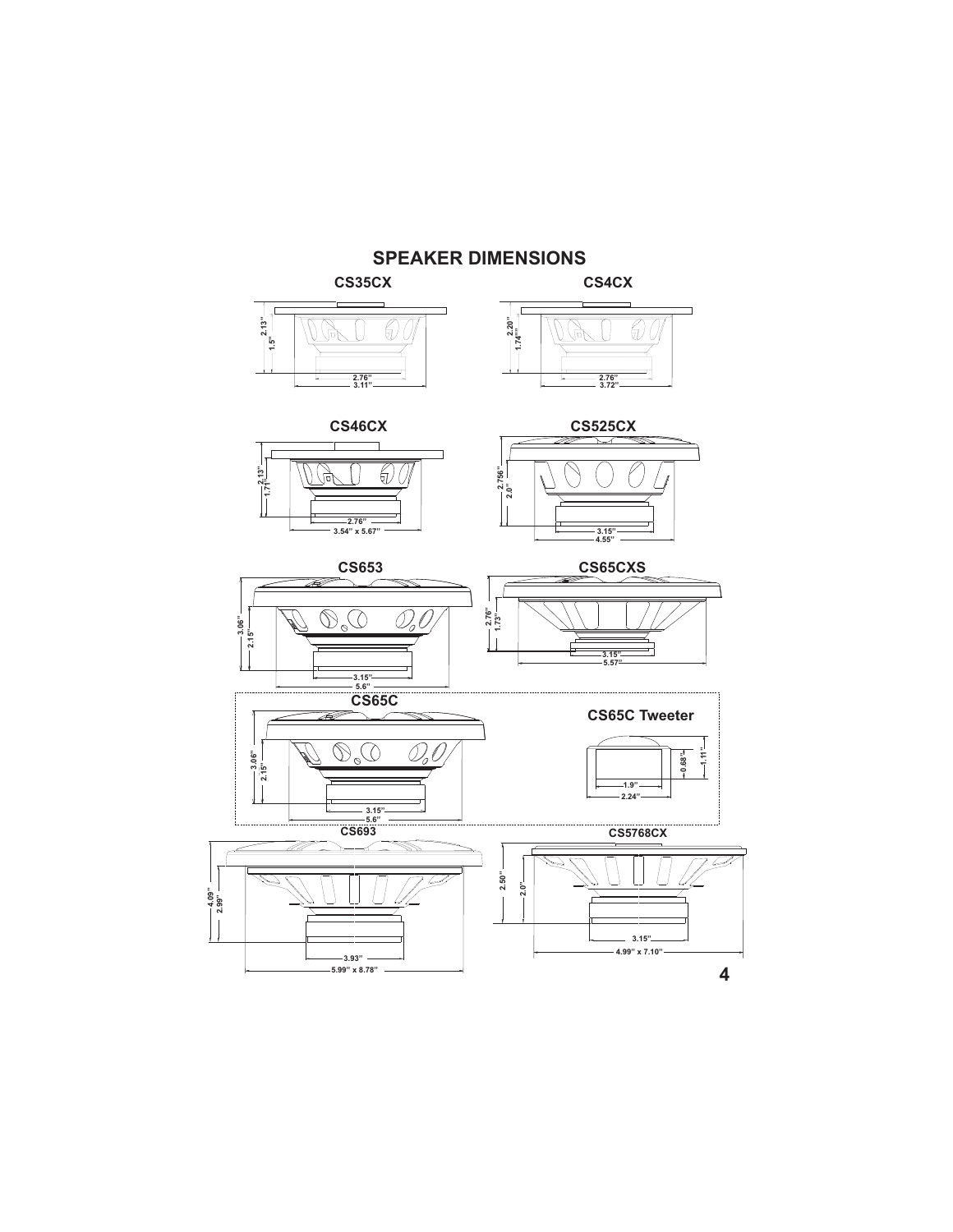| <b>SPECIFICATIONS</b>    | CS35CX      | CS4CX   | CS46CX                                 | <b>CS525CX</b> | <b>CS5768CX</b> |
|--------------------------|-------------|---------|----------------------------------------|----------------|-----------------|
| SIZE / TYPE              | $3.5"$ Coax | 4" Coax | $4 \times 6$ " Coax                    | 5.25" Coax     | 5 x 7" Coax     |
| <b>IMPEDANCE</b>         | 4-Ohms      | 4-Ohms  | 4-Ohms                                 | 4-Ohms         | 4-Ohms          |
| <b>FREQ. RESPONSE</b>    |             |         | 64Hz- 19kHzl64Hz - 19kHzl 58Hz - 20kHz | 60Hz - 20kHz   | $60Hz - 20kHz$  |
| <b>SENSITIVITY / SPL</b> | 88dB        | 88dB    | 89dB                                   | 89dB           | 89dB            |
| <b>MOUNTING DEPTH</b>    | 1.50"       | 1.74"   | 1.71"                                  | 2.0"           | 2.0"            |
| <b>MAXX POWER</b>        | 150 W       | 200 W   | 250 W                                  | 250 W          | 250 W           |
| <b>RMS POWER</b>         | 30 W        | 40 W    | 50 W                                   | 50 W           | 50 W            |

### **CRUNCH FULL RANGE SPEAKER SPECIFICATIONS**

| <b>SPECIFICATIONS</b>    | CS65CXS           | <b>CS65C</b>   | <b>CS653</b> | <b>CS693</b> |
|--------------------------|-------------------|----------------|--------------|--------------|
| SIZE / TYPE              | 6.5" Coax Shallow | 6.5" Component | 6.5" 3-Way   | 6 x 9" 3-Wav |
| <b>IMPEDANCE</b>         | 4-Ohms            | 4-Ohms         | 4-Ohms       | 4-Ohms       |
| <b>FREQ. RESPONSE</b>    | 58Hz-20kHz        | 59Hz - 21 kHz  | 58Hz - 20kHz | 46Hz - 20kHz |
| <b>SENSITIVITY / SPL</b> | 88dB              | 90dB           | 90dB         | 89dB         |
| <b>MOUNTING DEPTH</b>    | 1.73"             | 2.15"          | 2.15"        | 2.99"        |
| <b>MAXX POWER</b>        | 300 W             | 300 W          | 300 W        | 400 W        |
| <b>RMS POWER</b>         | 60 W              | 60 W           | 60 W         | 75W          |

**NOTICE: All features subject to change with out notice.**

| v                  |  |
|--------------------|--|
| ë<br>۰,<br>×<br>۰. |  |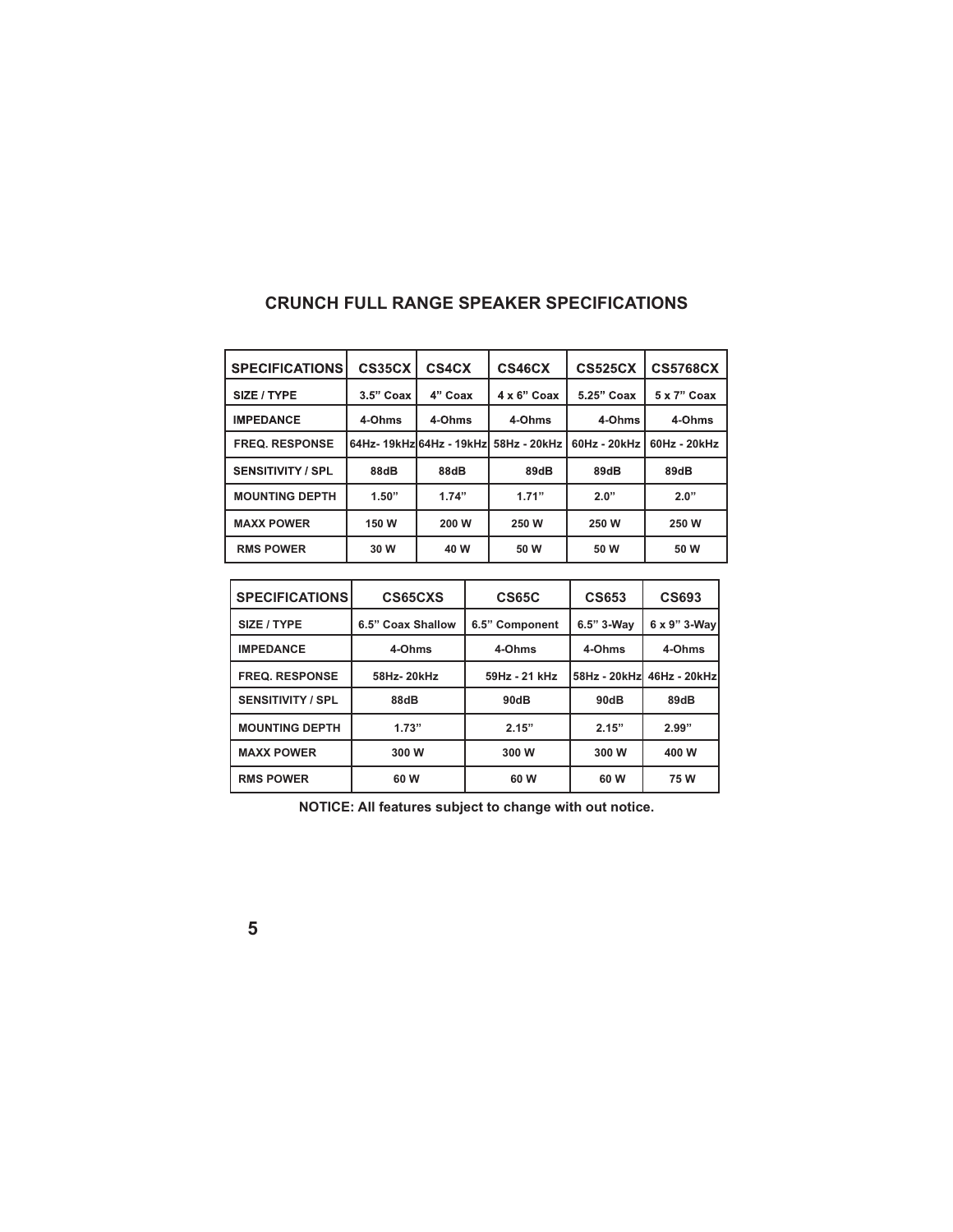#### Maxxsonics Limited Warranty

As the manufacturer of Maxxsonics, Autotek, MB Quart, Crunch and Hifonics car audio products, Maxxsonics USA Inc. Warrants to the original consumer purchaser the amplifier to be free from defects in material and workmanship for one (1) Year from date of purchase.

All other parts and accessories of the system are warrantied to be free from defects in material and workmanship for one (1) year from date of purchase. Maxxsonics will repair or replace at it's option and free of charge during the warranty period, any system component that proves defective in materials and workmanship under normal installation, use and service provided that the product is returned to the authorized Maxxsonics dealer from where it was purchased. A photo copy of the original receipt must accompany the product being returned.

Valid purchase receipts will contain the name and address of the authorized reseller.

Any damage to the product as a result of misuse, abuse, accident, incorrect wiring, improper installation, alteration of date code or bar code labels, revolution, natural disaster, or any sneaky stuff because someone messed up, repair or alteration out side of our factory or authorized service centers and any thing else you have done that you should not have done is not covered.

This warranty is limited to defective parts and specifically excludes any incidental or consequential damages connected therewith. This warranty is not to be construed as an insurance policy.

Warranty on installation labor, removal, re-installation and freight charges are not the responsibility of Maxxsonics USA Inc.

Warranty products damaged as a result of insufficient or improper packing materials are not covered by this limited warranty and such damaged product will be returned "as is" at the expense of the owner.



**6**